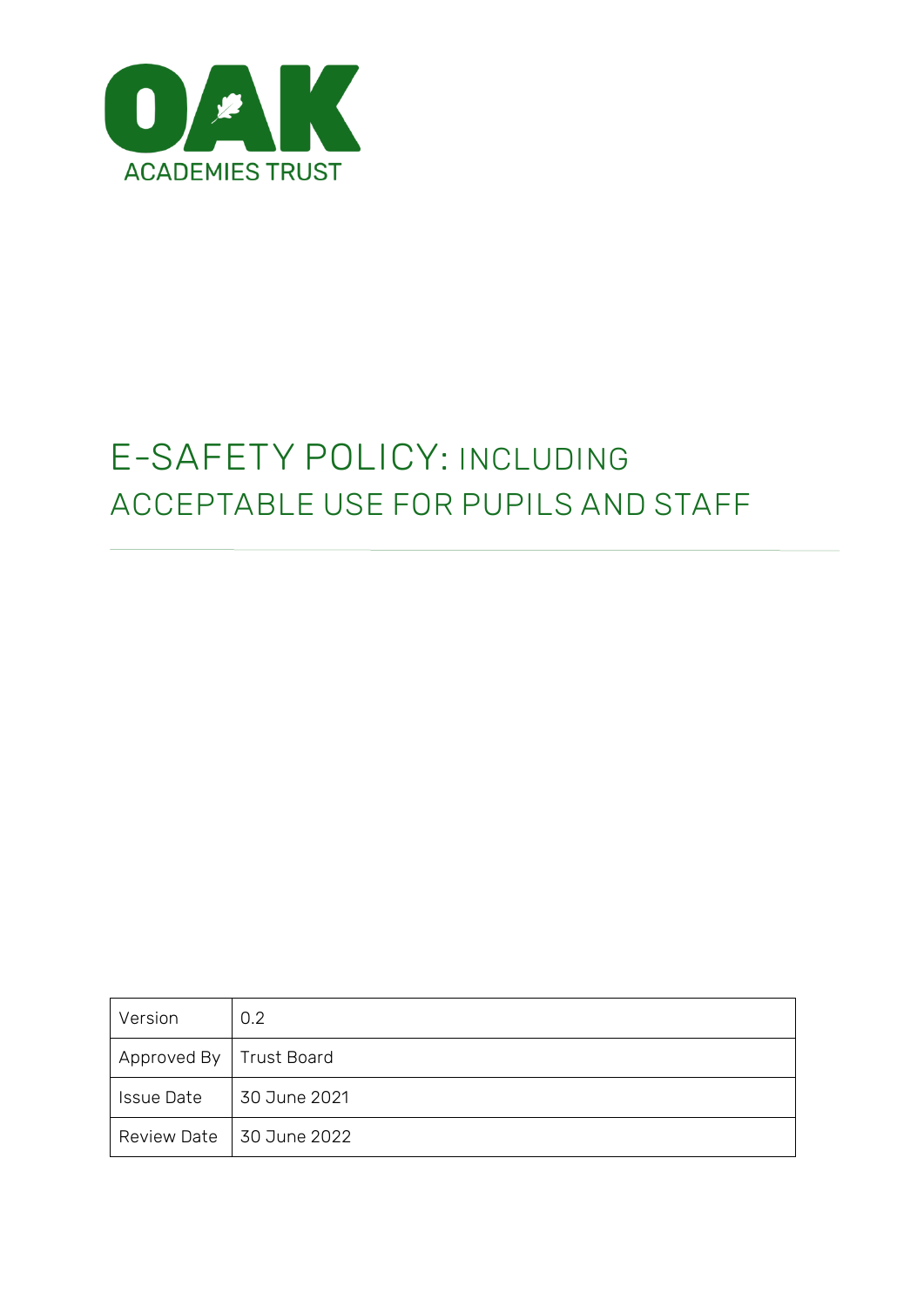#### **REVIEW HISTORY**

| <b>VERSION</b><br>NO. | DATE OF<br><b>CHANGE</b> | <b>CHANGE SUMMARY</b> | REF. |
|-----------------------|--------------------------|-----------------------|------|
| 0.2                   | 29.3.21                  | <b>Branding</b>       |      |
|                       |                          |                       |      |
|                       |                          |                       |      |
|                       |                          |                       |      |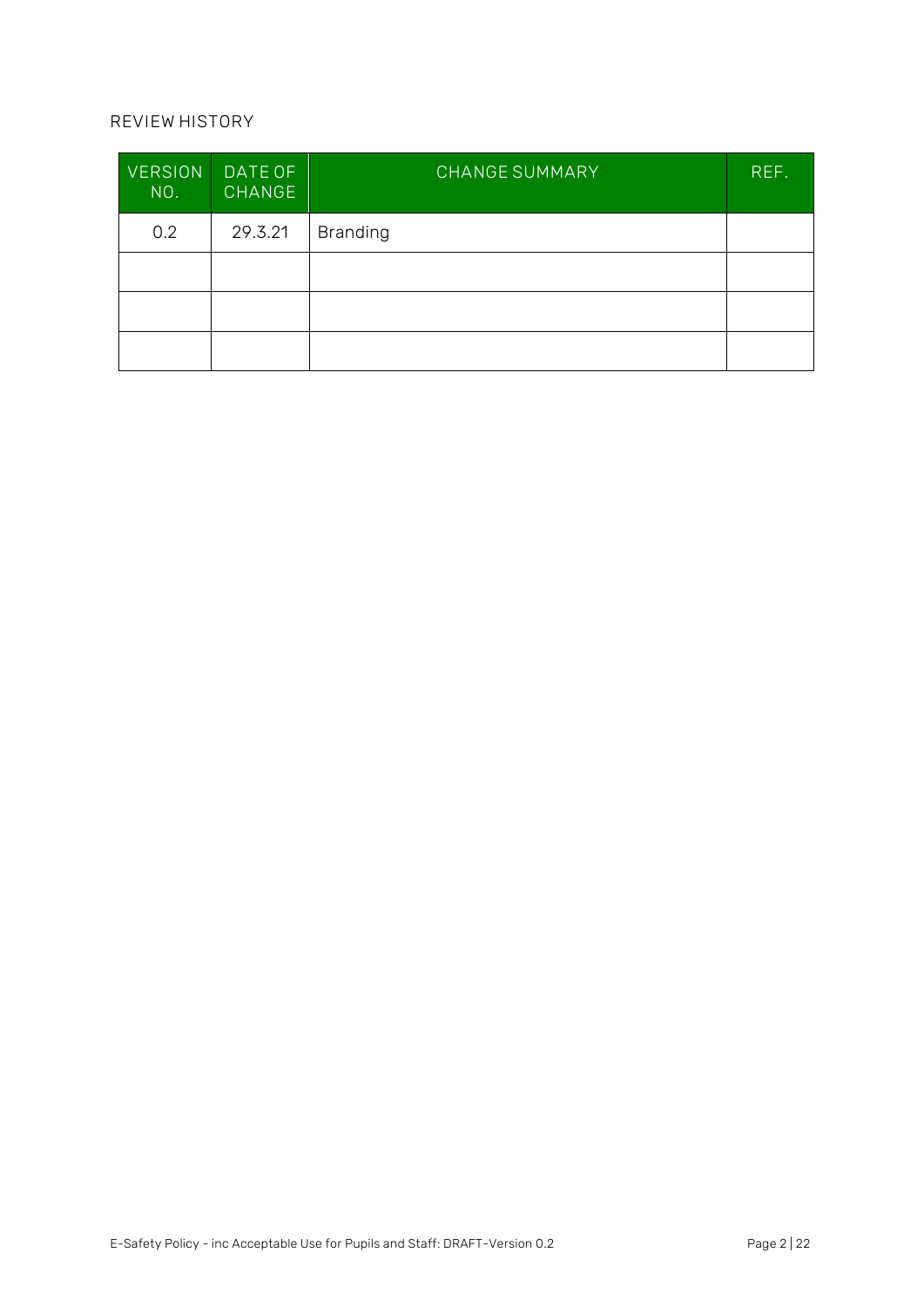## **Table of Contents**

| $\mathbf{1}$                                                             |  |  |  |
|--------------------------------------------------------------------------|--|--|--|
| 2.                                                                       |  |  |  |
| 3.                                                                       |  |  |  |
| $4_{\cdot}$                                                              |  |  |  |
| 5.                                                                       |  |  |  |
| 6.                                                                       |  |  |  |
| 7.                                                                       |  |  |  |
| 8.                                                                       |  |  |  |
| 9.                                                                       |  |  |  |
| 10.                                                                      |  |  |  |
| 11.                                                                      |  |  |  |
| 12.                                                                      |  |  |  |
| 13.                                                                      |  |  |  |
| 14.                                                                      |  |  |  |
| 15.                                                                      |  |  |  |
| APPENDIX A: E-SAFETY AUDIT - TO BE UNDERTAKEN BY ALL SCHOOLS 20          |  |  |  |
| APPENDIX B: FLOWCHART FOR RESPONDING TO E-SAFETY INCIDENTS IN SCHOOLS 21 |  |  |  |
|                                                                          |  |  |  |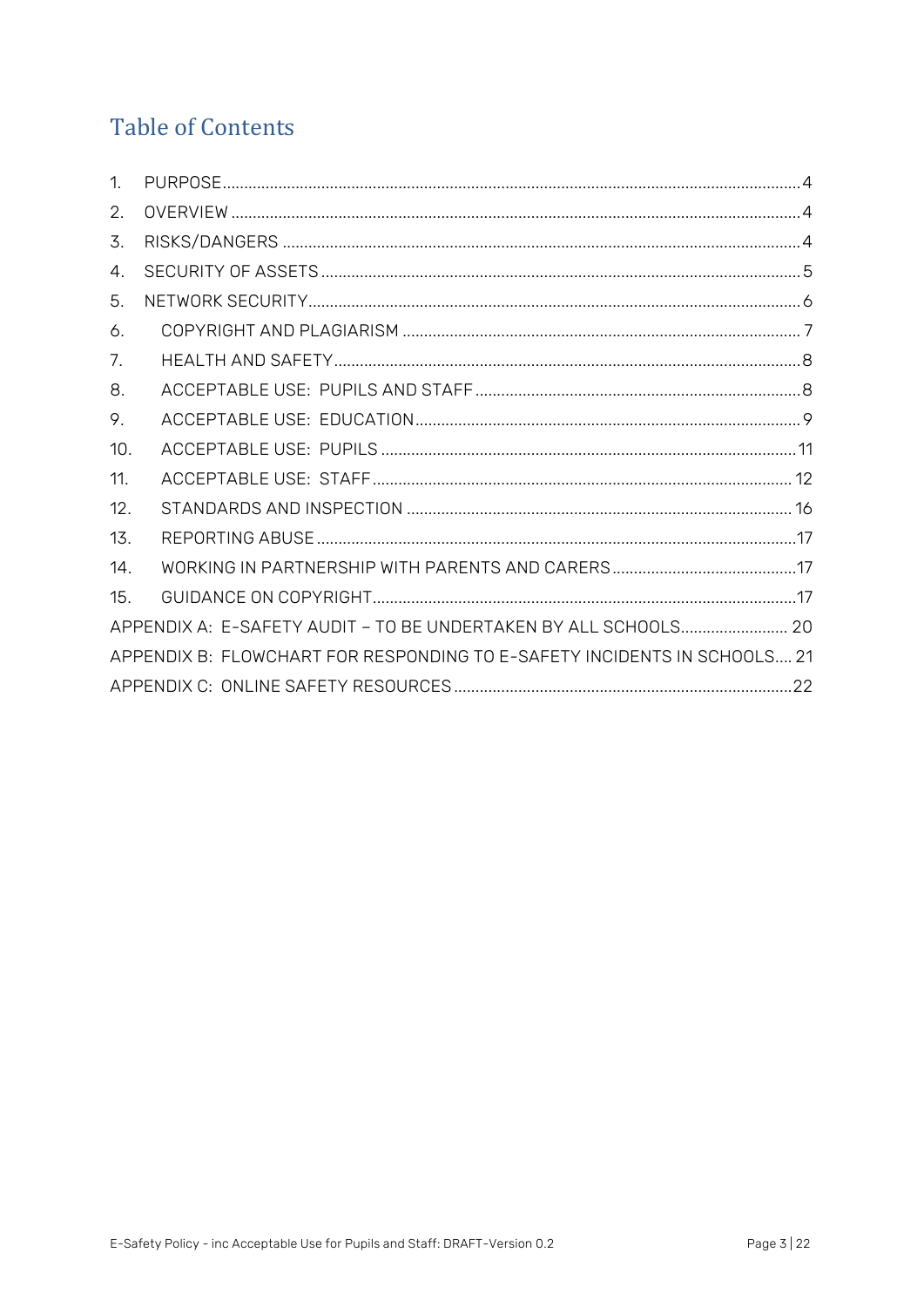## <span id="page-3-0"></span>**1. PURPOSE**

- 1.1 This policy applies to all pupils and staff within the Academy accessing ICT systems both in and out of Trust premises. It also applies to anyone else that accesses Trust ICT equipment, including, but not limited to, volunteers, teaching placements and temporary staff within all Trust premises.
- 1.2 The Education and Inspections Act 2006 empowers Headteachers, to such extent as it is reasonable, to regulate the behaviour of pupils when they are off Trust premises and empowers members of staff to impose disciplinary penalties for inappropriate behaviour. This applies to incidents of cyber-bullying or other e-safety incidents covered by this policy, which may take place out of school, but is linked to membership of any of our schools.
- 1.3 This policy covers the measures needed by the Trust to address the following matters:
	- Responsible ICT use by all staff and pupils
	- Compliance with statute
	- Duty of care to staff and others whilst using ICT in their work
	- Protection of Trust assets such as hardware and software
	- Sound implementation of e-safety policy in both administration and curriculum, including secure network design and use
	- Protection of the reputation of the Trust and all its schools.

Data will be processed to be in line with the requirements and protections set out in the UK General Data Protection Regulation 2018.

#### <span id="page-3-1"></span>**2. OVERVIEW**

The Trust is fully committed to ensuring the safety of all those who use its IT equipment. The Internet and other digital and information technologies are powerful tools, which open learning up to new opportunities for everyone. Electronic communications help pupils and teachers to learn from each other. These technologies can stimulate discussion promote creativity and increase awareness of context to promote effective learning.

#### <span id="page-3-2"></span>**3. RISKS/DANGERS**

The use of new technologies can put young people at risk within and outside the school. Some of the dangers they may face include:

- Access to illegal, harmful or inappropriate images or other content
- Unauthorised access to / loss of / sharing of personal information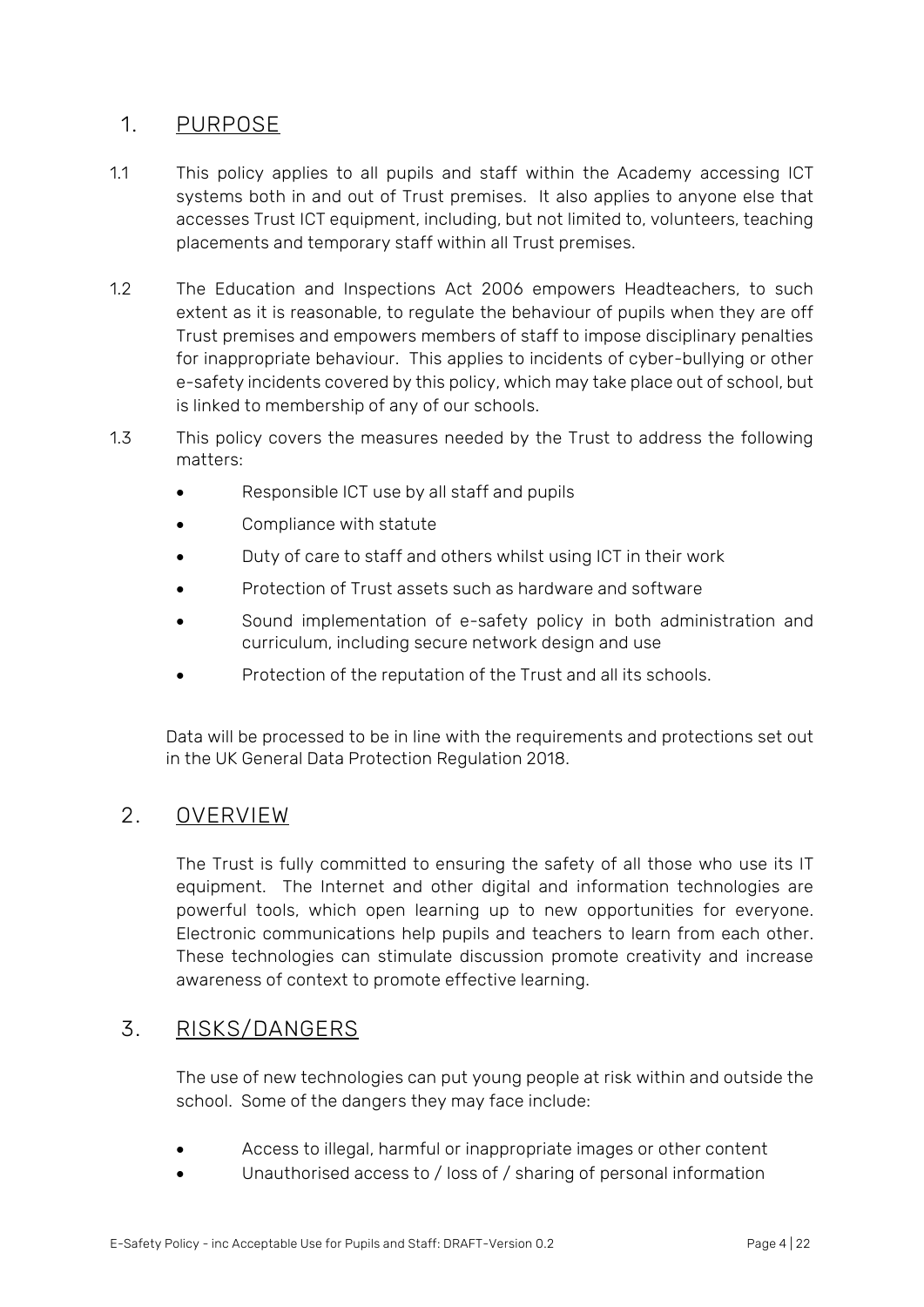- The risk of being subject to grooming by those with whom they make contact on the internet.
- The sharing / distribution of personal images without an individual's consent or knowledge
- Inappropriate communication / contact with others, including strangers
- Cyber-bullying
- Access to unsuitable video / internet games
- An inability to evaluate the quality, accuracy and relevance of information on the internet
- Plagiarism and copyright infringement
- Illegal downloading of music or video files
- The potential for excessive use, which may impact on the social and emotional development and learning of the pupil.

Many of these risks reflect situations in the off-line world and it is essential that this policy is used in conjunction with other school and Trust policies (e.g. Behaviour; Anti Bullying; Child Protection; Curriculum; Data Protection; Information Management; Parental Use of Social Networking and Internet Sites).

As with other risks, it is impossible to eliminate those risks completely. It is therefore essential, through good educational provision to build pupils' resilience to the risk to which they may be exposed, so that they have the confidence and skills to face and deal with them.

#### <span id="page-4-0"></span>**4. SECURITY OF ASSETS**

- 4.1 All ICT hardware is the property of the Trust. It has the right of access to all computers and other hardware. This requirement applies to laptops issued to staff for their personal use.
- 4.2 If the user does not co-operate with such requests, it may be treated as a disciplinary offence.
- 4.3 All hardware will be clearly marked as the property of the school/Trust and will be invisibly marked to assist with recovery and identification by the police.
- 4.4 The Network Manager/allocated person will keep an up-to-date record of the items of equipment forming the ICT system. This record may be solely in electronic form.
- 4.5 No hardware should be removed from a Trust site without written consent from Network Manager/allocated person. Please ask the office staff for clarification.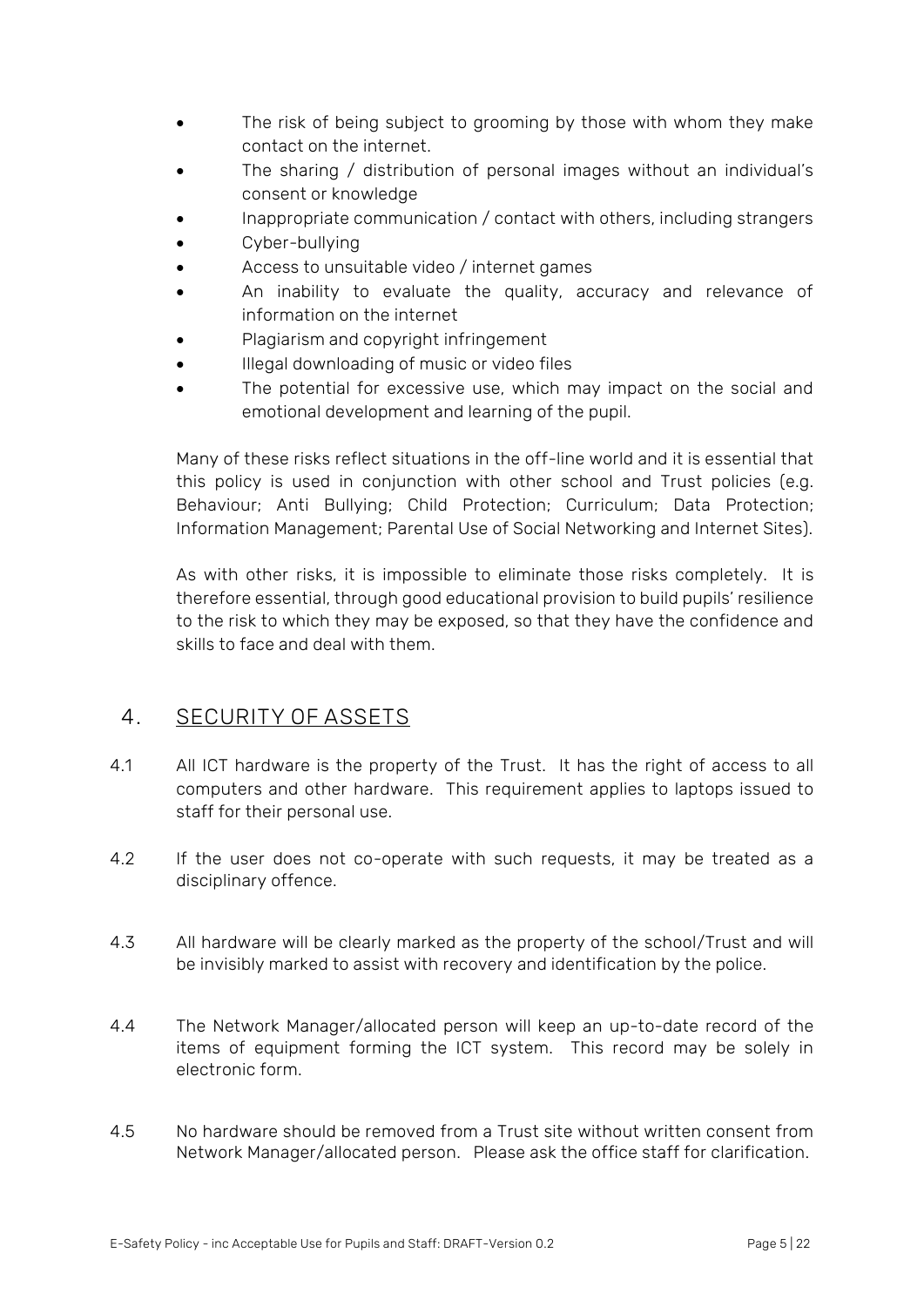- 4.6 A record will be kept of all equipment loaned and returned so that the location is easily traceable. This will be signed and dated by the recipient. Forms/documentation for this purpose will be issued as required.
- 4.7 When conditions relating to the use and storage of ICT equipment are imposed by insurers, users will be informed. Where failure to follow those requirements leads to loss to the Trust, the user will be held accountable for it.
- 4.8 Valuable or easily concealed items of equipment will be kept in secure conditions, enclosed, or restrained to provide additional security.
- 4.9 Only properly licensed software will be used on ICT equipment that is the property of the Trust.
- 4.10 Original copies of software must be held by the Network Manager/allocated person at each school/site, along with original license documentation.
- 4.11 Freeware and evaluation copies of software are subject to conditions which must be followed if installed on staff laptops.

#### <span id="page-5-0"></span>**5. NETWORK SECURITY**

- 5.1 The Trust recognises that an ICT network that is robust and secure with high levels of availability and resilience is an essential tool in the delivery of highquality education. It is the prime responsibility of the Network Manager/allocated person within each school to ensure that such a service is available.
- 5.2 The Network Manager/allocated person within each school will keep an up-todate record of the users of the ICT system and their access rights. This record may be solely in electronic form.
- 5.3 Staff members will be made aware of the importance and use of passwords. The Network Manager/allocated person within each school will provide a written guide to staff on how to choose and change their passwords.
- 5.4 A centrally managed virus protection system will be used on all machines on the network. This system will also apply to laptops issued to staff for their personal use. Such laptops must be connected to the network on a weekly basis to ensure that the protection is up to date.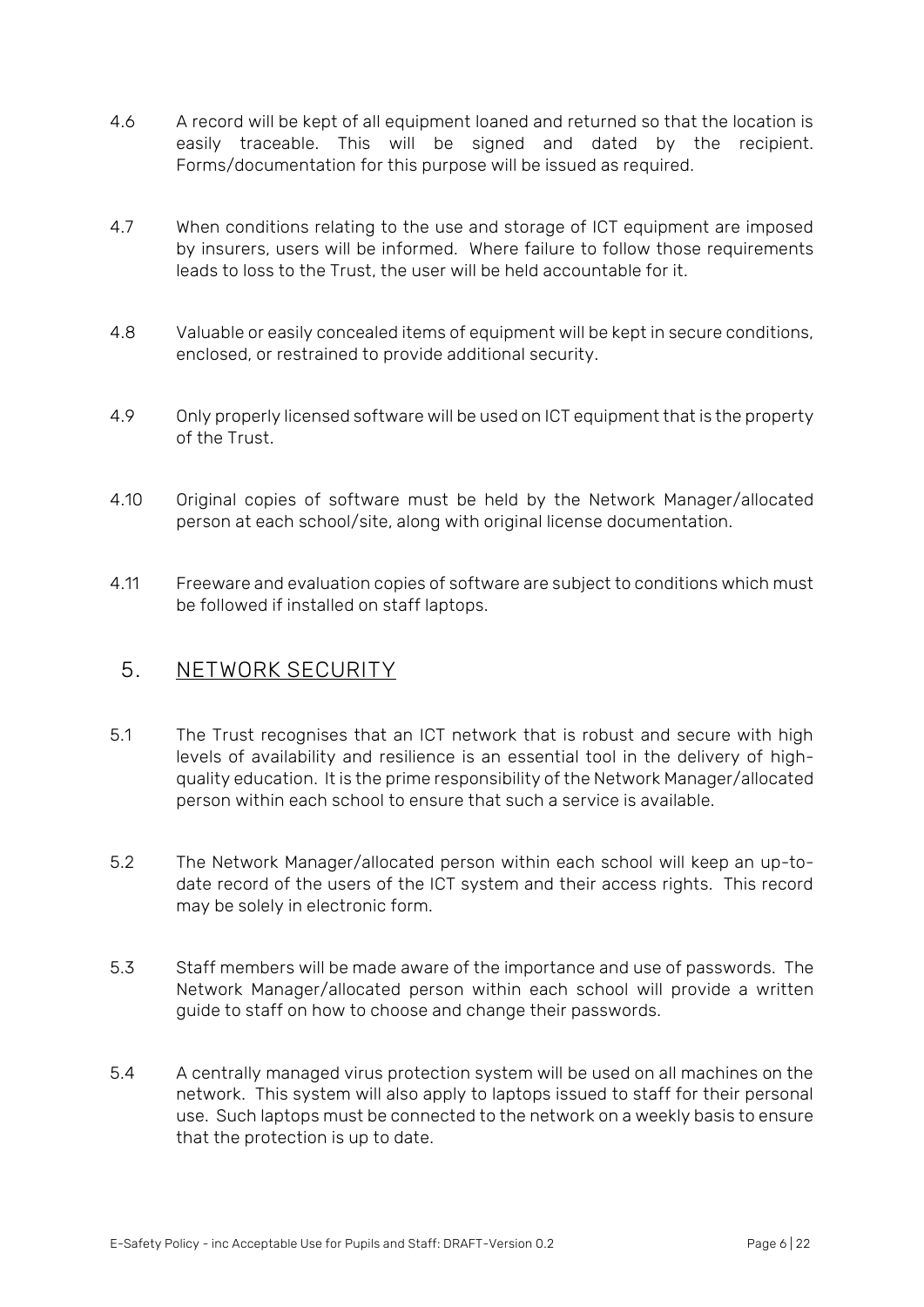- 5.5 Other than on to laptops issued to staff for their personal use, no software may be installed on to the network or computers attached to it. ICT support staff, under the direction of the Network Manager/allocated person at the school, will install and configure software and peripheral devices.
- 5.6 No changes may be made to the configuration of the network or computers attached to it by staff or pupils.
- 5.7 Staff may change the configuration of laptops issued for their personal use if agreed in advance with the Network Manager/allocated person at the school.
- 5.8 A robust backup strategy will be implemented by the Network Manager/allocated person at the school. Backup media will be stored in such a way that a total loss of data and system setup information is impossible.

#### <span id="page-6-0"></span>**6. COPYRIGHT AND PLAGIARISM**

- 6.1 The Trust recognises the Copyright, Designs and Patents Act 1988 and will act in accordance with it.
- 6.2 The Trust recognises that an understanding of Copyright and Plagiarism form an important part of pupils' education.
- 6.3 All staff are made aware of their responsibilities under the Act as part of their induction training and as necessary in refresher training.
- 6.4 All staff are responsible for ensuring that all pupils comply with copyright in their work and that the importance of proper attribution is stressed.
- 6.5 All staff are responsible for ensuring that pupils understand the impact of plagiarism and take steps to prevent it as far as possible.
- 6.6 Departmental reviews will be used to monitor the conduct of the policy.
- 6.7 Appropriate licenses will be obtained by the SLT to cover the use of photocopied materials, off air video recordings and others. The conditions of these licenses will be included in the quidance.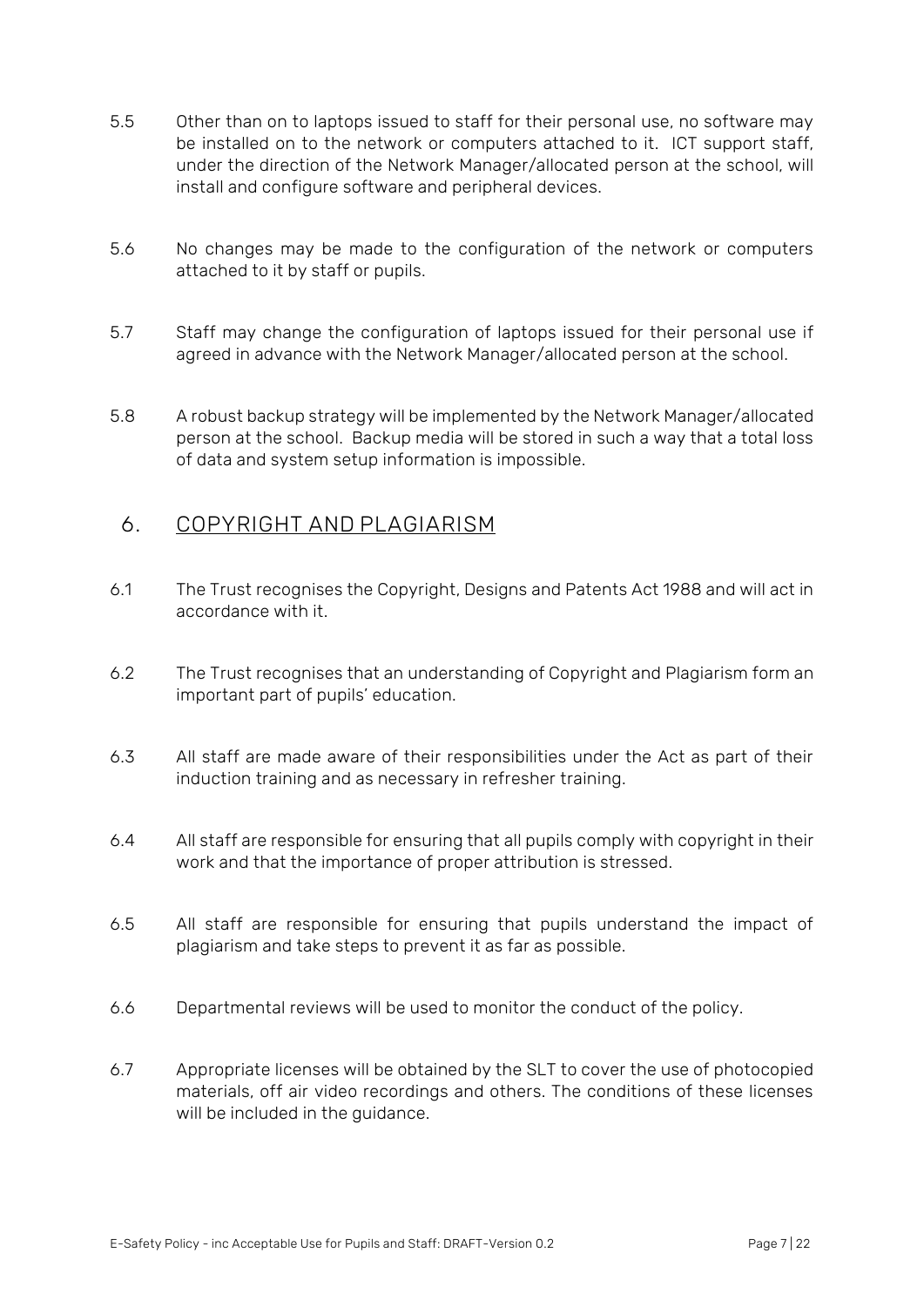6.8 Where staff or pupils wish to use copyright materials as part of their work a request must be made to the copyright holder or their agent. An electronic copy of any request must be retained along with the reply.

### <span id="page-7-0"></span>**7. HEALTH AND SAFETY**

- 7.1 The Trust recognises its responsibilities under the Health and Safety at Work Act 1974 and the need to control the risks associated with the use of ICT equipment and will put in place appropriate measures for eliminating, reducing, and managing them.
- 7.2 ICT equipment in use within the Trust will be selected on the basis that it is fit for the intended purpose and will be used in accordance with the manufacturers' instructions. Advice of the ICT Network Manager/allocated person must be sought before ICT equipment is procured to ensure compliance with this requirement.
- 7.3 The H & S Co-coordinator is responsible for the generic risk assessment.
- 7.4 All staff are made aware of the risk assessment as part of their induction training and as necessary in refresher training. The member of the SLT responsible for Staff Development is responsible for ensuring that the training takes place.
- 7.5 A comprehensive and robust PAT scheme will be in place to ensure electrical safety.
- 7.6 Users who fall under the terms of the Display Screen Equipment, Regulations 1992, (Amended 2002) will be entitled to eye tests and protective measures as laid out in the regulations.
- 7.7 The staff Acceptable Use Policy requires staff who undertake novel work to complete an additional RA.

#### <span id="page-7-1"></span>**8. ACCEPTABLE USE: PUPILS AND STAFF**

- 8.1 As with all safeguarding issues, any queries or concerns must be referred to your DSL(s).
- 8.2 Infrastructure the network is designed to allow access to resources based on permissions.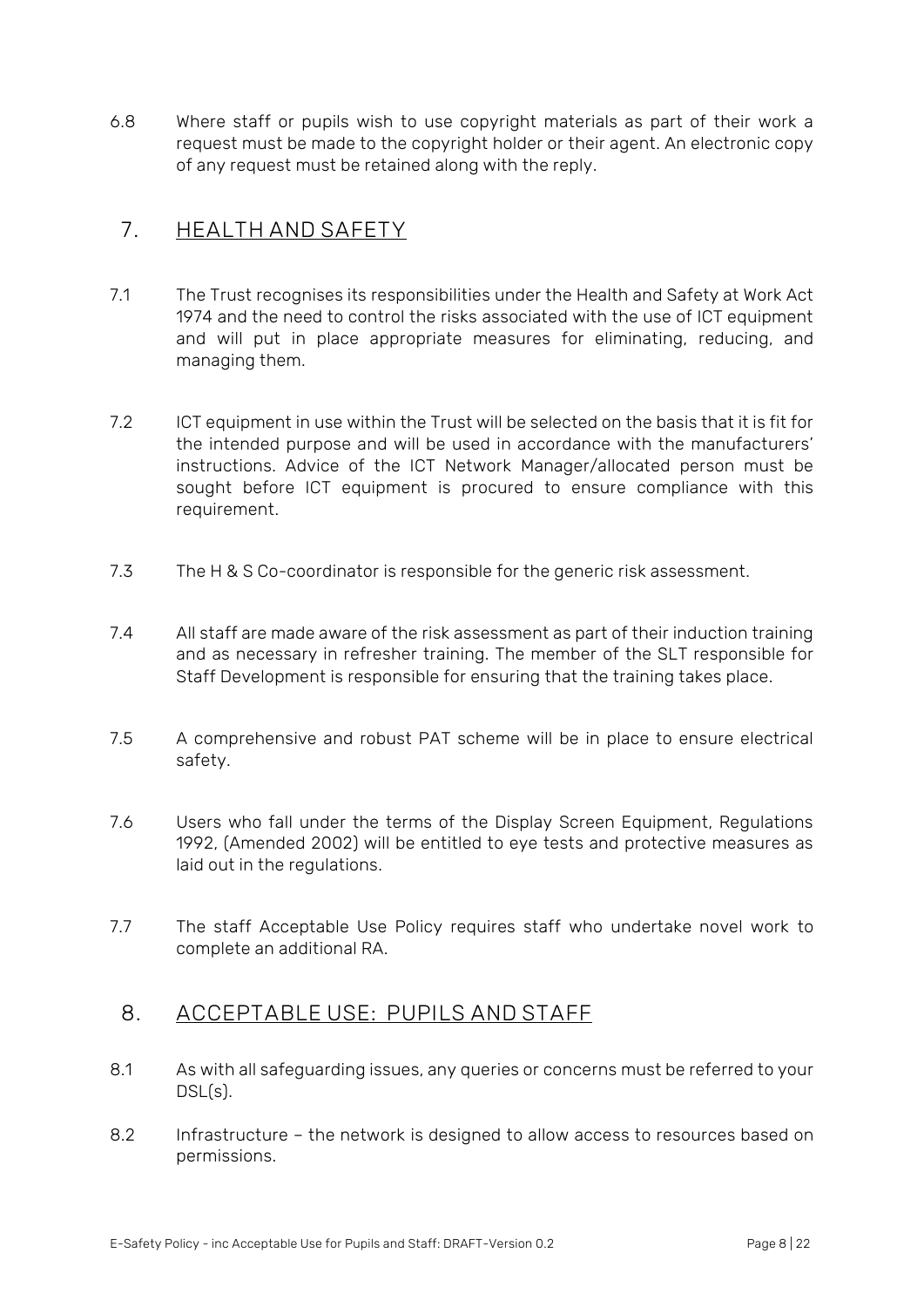- 8.3 Only authorised users can access the system.
- 8.4 All users must use a unique username and password to access the system. Advice is given on the best use of passwords. Usernames and passwords are issued by ICT support staff.
- 8.5 Use of the network is logged.
- 8.6 Connection to the Internet is using an education specific Internet Service Provider (ISP) who complies with the Department for Education (DfE) standards.
- 8.7 Additional local filtering of material, along with other technical means is put in place to provide a mechanism to allow appropriate access to resources by individual users.
- 8.8 The wireless network is configured to prevent access by unauthorised users. Where 3rd party equipment is connected to the network it will be solely on a basis agreed with the Network Manager and generally to allow Internet Access only.
- 8.9 Remote access to the network is only allowed by existing users utilising secure encrypted technologies.
- 8.10 The Network Manager is responsible for all the provisions in relation to Network Design and access control.
- 8.11 The Network Manager is responsible for monitoring the provisions in relation to Network Design and access control and will provide a report to the Head Teacher regarding the adequacy of the arrangements and any breach of security on an annual basis, or as necessary.

#### <span id="page-8-0"></span>**9. ACCEPTABLE USE: EDUCATION**

- 9.1 All pupils will be given an appropriate level of knowledge to allow them to develop safe practices in their use of ICT and how to protect themselves from and deal with the effects of cyber bullying (see Anti Bullying policy).
- 9.2 The Trust recognises that new technologies can transform learning; help to improve outcomes for children and young people and promote creativity.
- 9.3 As part of achieving this, we aim to create an accessible system, with information and services online, which support personalised learning and choice. However, we realise that it will be necessary for our pupils to have the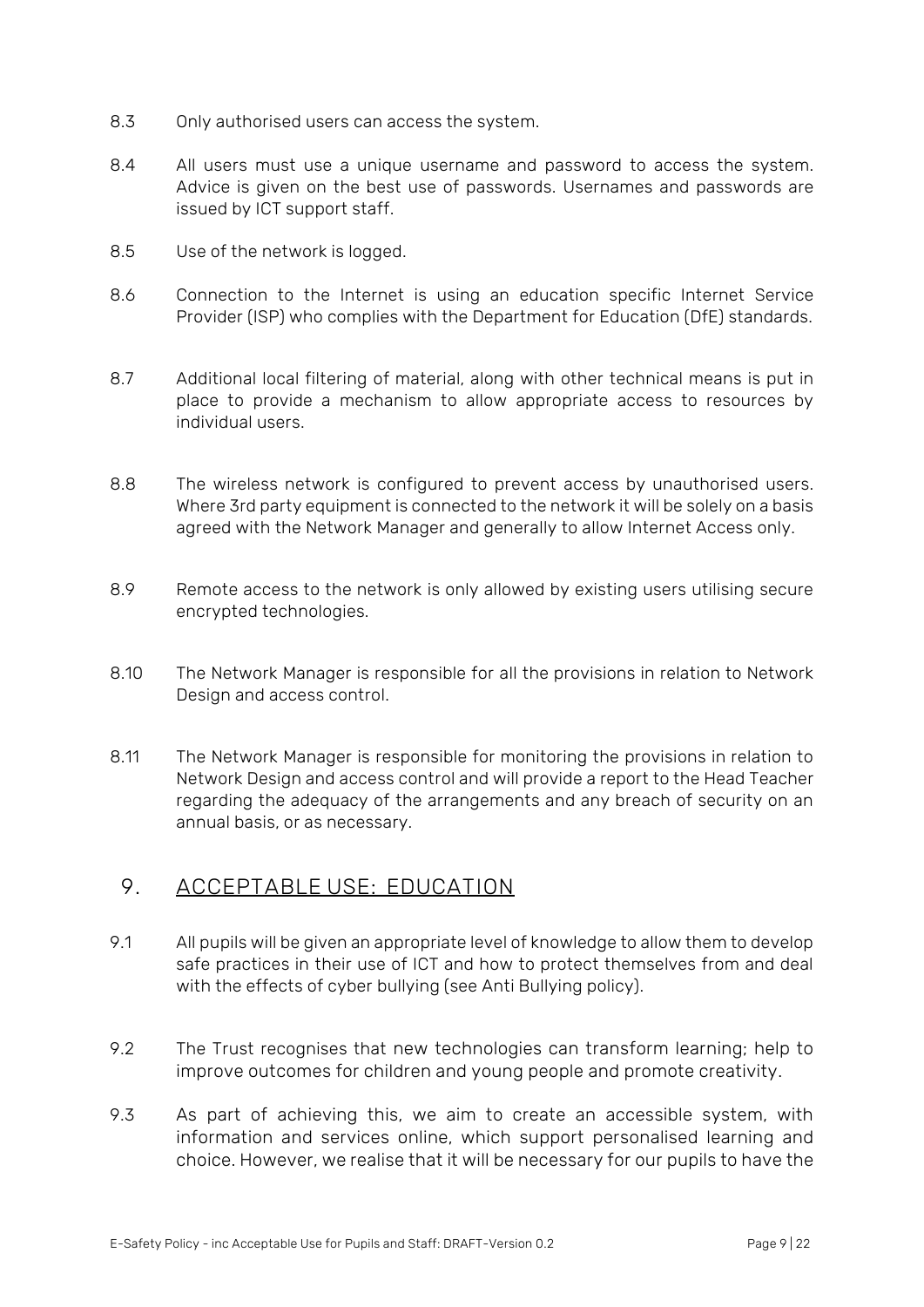skills of critical awareness, digital literacy and good online citizenship to enable them to use new technologies safely.

9.4 To this end we will:-

• Provide an age-related, comprehensive curriculum for e-safety which enables pupils to become safe and responsible users of new technologies. This will include teaching pupils to exercise the skills of critical awareness, digital literacy and good online citizenship.

• Audit the training needs of all school staff and provide training to improve their knowledge and expertise in the safe and appropriate use of new technologies.

• Work closely with families to help them ensure that their children use new technologies safely and responsibly both at home and school. We will also provide them with relevant information on our e-safety policies and procedures.

- 9.5 All staff will receive training in e-safety and cyber bullying as part of their induction and safeguarding training. All staff will receive appropriate refresher training as necessary.
- 9.6 Opportunities will be taken to incorporate e-safety materials in assemblies, digital signage and other means of raising the importance of this area.
- 9.7 Incidents of cyber bullying will be regarded as bullying and will be thoroughly investigated as in any other case of bullying, the SLT responsible for Pupil Welfare has oversight of this.
- 9.8 The full range of sanctions identified in the Behaviour Policy will be available in cases of cyber bullying.
- 9.9 A log of incidents relating to issues of e-safety with pupils will be kept by the member of the SLT responsible for Pupil Welfare.
- 9.10 The impact of the e-safety strategy will be monitored by the Leadership team.
- 9.11 As necessary, the Head teacher will report to Governors and ensure that the School Improvement Plan incorporates appropriate provision for future improvements in practice.
- 9.12 Advice from specialist bodies such as the Child Sexual Exploitation, PREVENT and On-line Protection (CEOP) will be taken account of in the monitoring of the standard of e-safety and future improvements.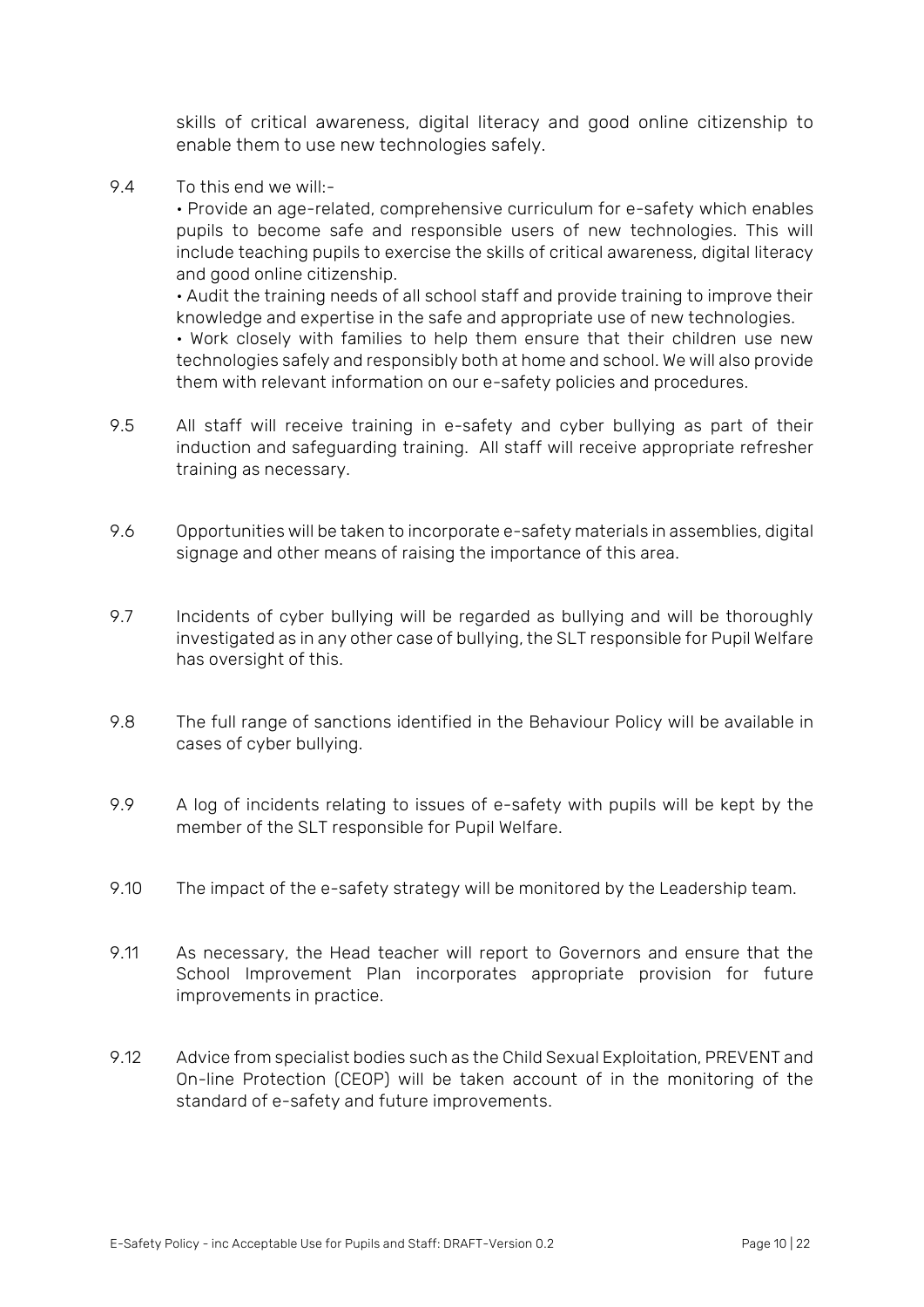### <span id="page-10-0"></span>**10. ACCEPTABLE USE: PUPILS**

The rules below are good advice, if you follow them at home and at school you will keep yourself safe and make sure that the ICT system is safe for others.

- 10.1 You may only use your own username for access to the system; you must keep your password secret, even from your best friends.
- 10.2 You must never pretend to be anyone else, not even for a joke.
- 10.3 When you are using the World Wide Web or e-mail, never disclose your name, address, or phone number to a contact.
- 10.4 If a contact makes offensive or threatening suggestions break off the contact and report the incident to a teacher.
- 10.5 In lessons, only use the parts of the system that your teacher tells you. If you wish to use other facilities to extend your work, you must ask first.
- 10.6 Do not assume that your My Documents folder is secret, other users will not be able to access it, but members of staff can. Regular checks will be made on the content of files and emails.
- 10.7 Out of lessons you may only use the system when there is a teacher present. Manor High students may also book a machine in the Resource area.
- 10.8 You must not install any software on the system.

#### 10.9 Users are not allowed to:

• Visit Internet sites, make, post, download, upload or pass on, material, remarks, proposals, or comments that contain or relate to:

- Indecent images of children
- Promoting discrimination of any kind
- Promoting racial or religious hatred
- Promoting illegal acts

- Any other information which may be offensive, embarrassing or upsetting to peers or colleagues (i.e cyberbullying) e.g. abusive text or images; promotion of violence; gambling; criminally racist or religious hatred material.

- 10.10 If you discover any offensive material whilst you are using the system, you should note the location and report it. As a simple guide ask yourself, "Would I get in trouble if I showed this to Mum or Dad?" If you are not sure, do not do it.
- 10.11 Incidents which appear to involve deliberate access to websites, newsgroups and online groups that contain the following material will be reported to the Police: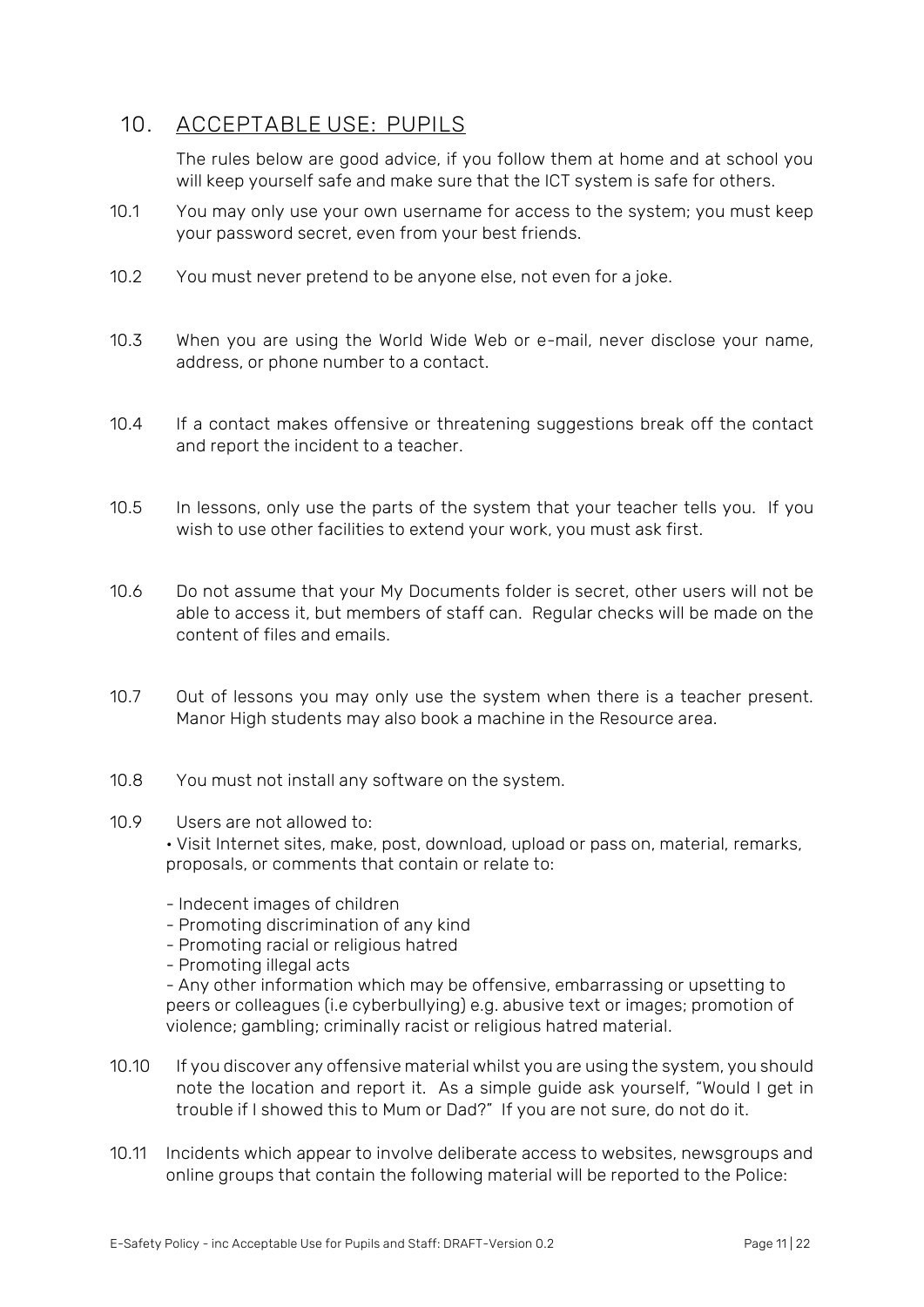• Images of child abuse (images of children whether they are digital or cartoons, apparently under 16 years old, involved in sexual activity or posed to be sexually provocative)

- Adult material that potentially breaches the Obscene Publications Act in the UK
- Criminally racist or anti-religious material
- Violence and bomb making
- Illegal taking or promotion of drugs
- Software piracy
- Other criminal activity
- 10.12 You must not make changes to the set-up of hardware and software.
- 10.13 If you ignore these rules whilst you are using the school system you may have your access to the network withdrawn.

#### <span id="page-11-0"></span>**11. ACCEPTABLE USE: STAFF**

11.1 Use with Pupils

When staff use ICT with pupils they need to be aware of their responsibilities; both to ensure that their duty of care to the pupils is fulfilled and that the integrity of the ICT system is maintained. Staff should also be clear that educating pupils in the safe use of ICT is an essential part of every planned ICT activity.

- 11.1.1 Staff should be familiar with the Acceptable Use Policy for pupils and take action to ensure that pupils follow it.
- 11.1.2 Staff should be familiar with the Generic Risk Assessment for the classroom use of ICT and ensure that, where relevant, it is followed.
- 11.1.3 Staff should ensure that if their use of ICT falls outside of the terms of the Generic Risk Assessment, an assessment relating to the activity concerned is undertaken. Advice on RA can be obtained from the Health and Safety coordinator and the ICT support team will advise on specific ICT related issues.
- 11.1.4 When pupils use ICT, staff must be able to monitor that only appropriate material and programs are used. In general, that means that pupils' work can be readily seen by the teacher.
- 11.1.5 Should staff discover pupils using inappropriate materials, they should attempt to identify the source of the material and report this to the DSL, network manager and SLT. Recording the username of the pupil and the time of the incident will enable the ICT Support Team to check log files and identify the source of the material. Do not assume that the appearance of inappropriate material is always the result of pupil actions. Use judgement and take the opportunity to ensure that the pupil understands how to keep safe.
- 11.1.6 Members of staff must not allow pupils to use staff user accounts to access the network.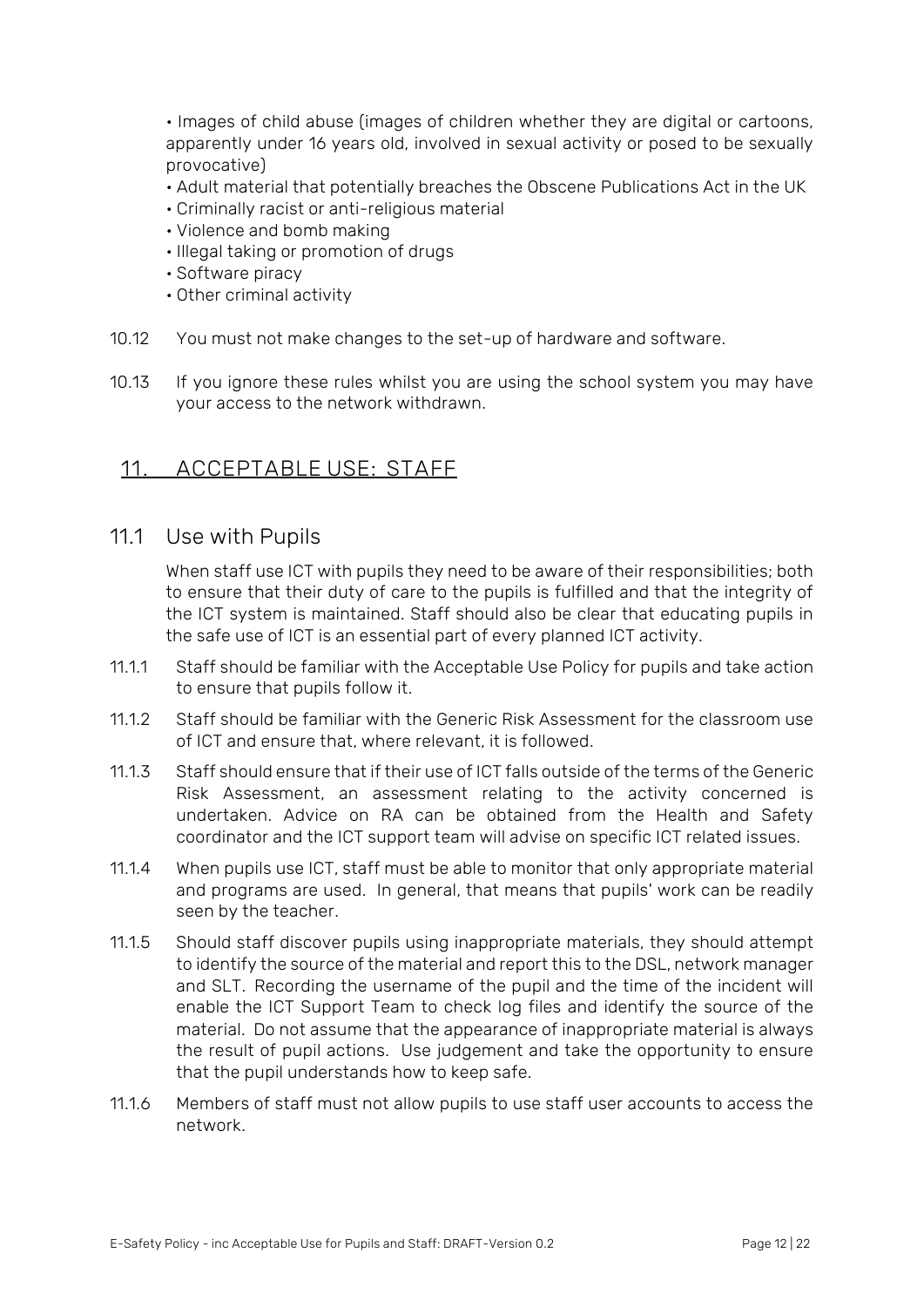- 11.1.7 Members of staff should ensure that confidential material is not displayed to pupils. (This can easily happen when pupil data is being displayed on a computer that is also being used to project teaching materials.)
- 11.1.8 Where pupils are working collaboratively, staff should arrange for appropriate means of sharing work to be setup. (ICT support can advise in this area.)
- 11.1.9 Staff need to be alert to the possibility of plagiarism and failure to comply with copyright by pupils. Staff must act to ensure that any breaches are properly dealt with. In most cases a reprimand should be sufficient. However, it should be noted that in some cases breach of copyright is a criminal act. If in doubt, please consult a senior member of staff.

### 11.2 Use of the Network

- 11.2.1 Staff are not permitted to install software on the system. This includes system updates, printer drivers and so on. The IT Services Team assumes responsibility for all software installation and upgrades.
- 11.2.2 Staff are not permitted to install hardware on the system. The IT Services Team assumes responsibility for all software installation and upgrades.
- 11.2.3 Staff are expected to be exemplary in the way that they care for and use the ICT system.
- 11.2.4 Staff must not view any material that it would be inappropriate for pupils to use, even if that material is suitable for adults. Examples of such material include pornography, violent material, and racist or sexist images or text.
- 11.2.5 Should they inadvertently encounter inappropriate materials, staff should endeavour to record the location of it and report the instance to IT Services. If staff are concerned that they have inadvertently accessed material, the possession of which might compromise their professional standing, they are strongly advised to refer the matter to a member of the SLT as soon as is possible. Again, a record of the location or route to the material would be of use to allow the blocking of further access.
- 11.2.6 Should staff wish to view materials that may be questionable, with a view to using them within a teaching context, this can be done provided a senior member of staff is consulted in advance.
- 11.2.7 It is likely that such access will be very rare and rigorous precautions will be put in place.
- 11.2.8 Staff must ensure that they comply with the Copyright, Designs and Patents Act 1988. All images and text on the Internet and within educational material are copyright unless they are clearly marked as not being; they must not be used, even for educational purposes, without permission.
- 11.2.9 Staff must ensure that they comply with the Computer Misuse Act 1990 and the Police and Justice Act 2006. Both acts make unauthorised access to computer systems illegal.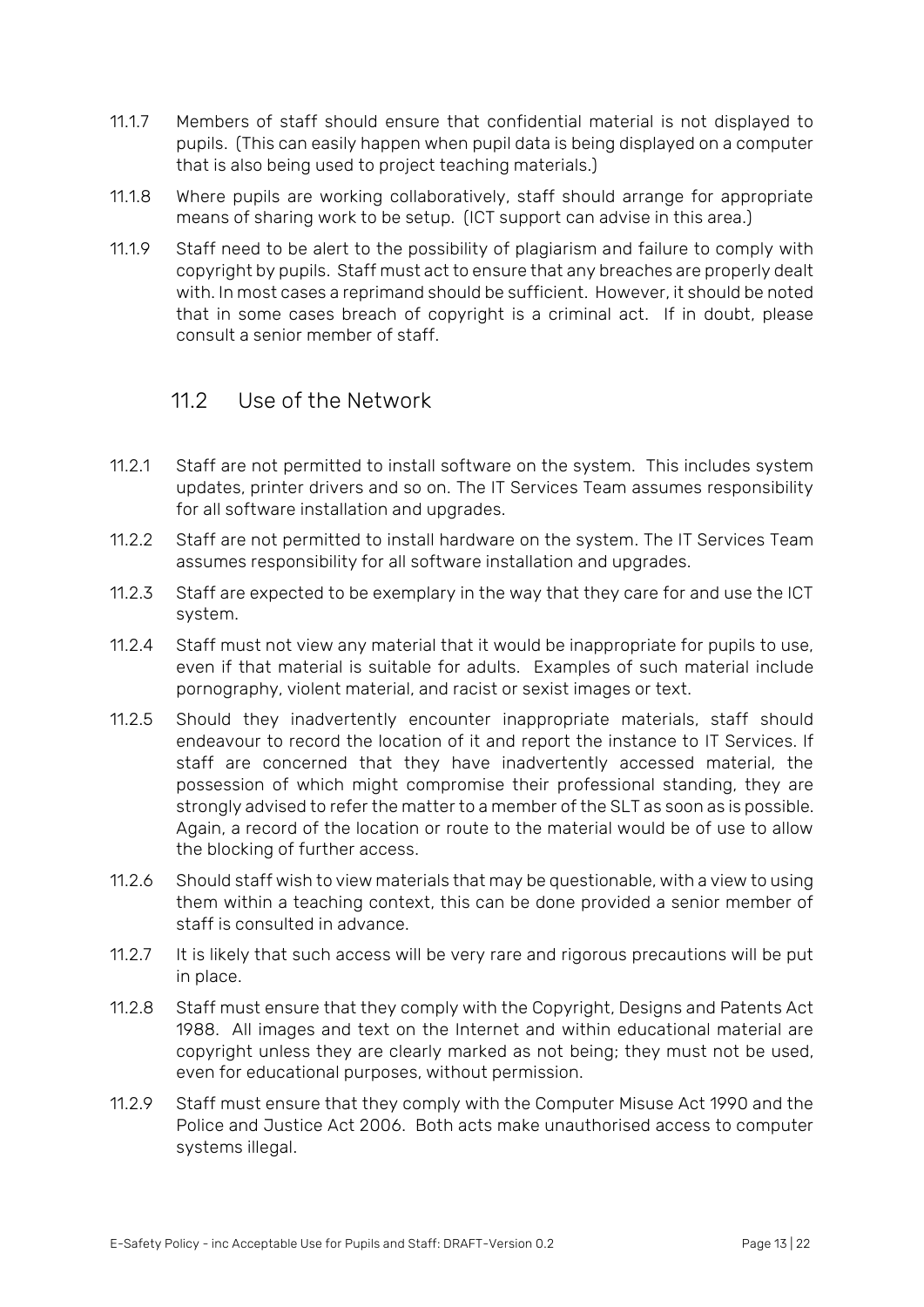- 11.2.10 Staff must ensure that they comply with the UK General Data Protection Regulations 2018 (GDPR).
- 11.2.11 Staff should use their school e-mail account for all school business. (The school e-mail system is backed up and it is possible for your account to be accessed, for example in the instance of your absence.) Should staff use e- mail to communicate with parents, they should be aware that prompt responses will be expected by parents and if they are going to be unavailable for some time, for example on a trip or absent through illness, an "out of office" reply should be set up or your mail should be redirected to a colleague. ICT Support will assist with this.
- 11.2.12 Staff should be aware that their e-mail is not routinely monitored. Where serious misconduct is suspected staff e-mail may be read by those with responsibility for investigating the alleged offence. E-mail records would be surrendered to police or other investigative bodies should a legitimate request be made.
- 11.2.13 The sending or receiving of messages which contain any inappropriate material is strictly forbidden. This material includes, but it not limited to, pornography, unethical or illegal requests, racism, sexism, inappropriate language, or any other use which may be likely to cause offence. Disciplinary action will be taken in all cases.
- 11.2.14 Should staff use e-mail to communicate with pupils, which is seen as an appropriate educational activity, they must be assiduous in ensuring that all emails are entirely appropriate. Never disclose personal contact details since this could be mis-interpreted.
- 11.2.15 Staff should not use public social networking sites for school business, especially contacting pupils or parents. Suitable facilities for this type of interaction can be provided in a secure and monitored manner. Please see ICT support for further advice.
- 11.2.16 Protect your work by keeping your password to yourself; never use someone else's logon name or password.
- 11.2.17 Always be wary about revealing your home address, telephone number or picture to people you meet on the Internet.
- 11.2.18 Staff My Documents areas are not routinely monitored. However, the school has the technical means and legal authority to do so. This will not take place without informing the member of staff concerned unless serious misconduct is suspected. Police and other investigative bodies would be given access to staff areas were a legitimate request to be made.
- 11.2.19 The use of school resources for the conduct of business, either on the behalf of a staff member or a third party must not take place.
- 11.2.20 The use of school resources to produce educational material or other items on which they wish to claim intellectual property rights can result in the school being able to claim rights in such intellectual property.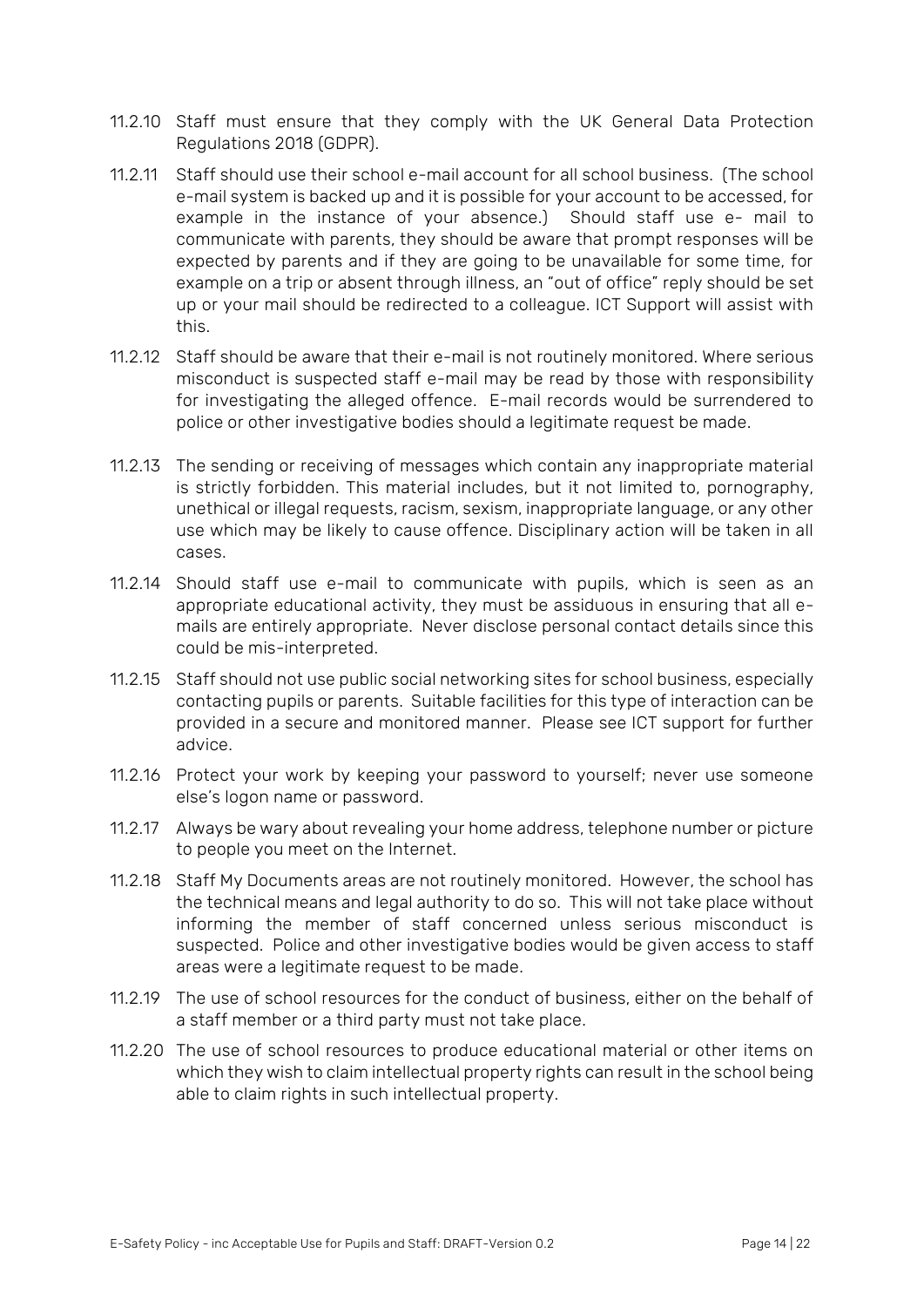## 11.3 Use of Staff Laptops

This section relates to laptops and any other item of ICT equipment that is issued to staff for their personal use.

Laptops and other ICT equipment are issued to staff to enable them to be more effective in their role. The school sees the use of laptops for a variety of purposes, including personal and social ones, as being a valuable way of developing ICT confidence amongst staff.

With the exceptions listed below, the points listed in "Use of the Network" apply to the use of laptops and other items of ICT equipment.

- 11.3.1 Software may be installed on staff laptops providing that a license to cover its' professional use is held. The license must be available for inspection by the Network Manager or others with entitlement to audit the ICT system. Note that "free" or "demo" software is often a source of virus infection and that even legitimate material is often provided for personal use only. Such software is not appropriate for use in the school environment since such use is deemed to be for professional purposes.
- 11.3.2 Changes to set-up and configuration of laptops may be made, providing they can be accomplished with the access rights of the normal user of it. Any changes which prevent the proper operation of the laptop on the network will need to be reversed.
- 11.3.3 Staff may connect their laptop to alternative ISP and home wireless networks. In some instances, this will not be effective due to restrictions installed on the laptop or due to the configuration by the ISP or of the wireless network. ICT support will offer advice on these issues but cannot guarantee to affect a connection in every case.
- 11.3.4 Equipment that is loaned to staff on a short-term basis should be signed out either with the Hood concerned or ICT support.
- 11.3.5 Equipment loaned to staff is insured whilst it is at the home of the member of staff and whilst it is in transit. However, conditions apply, the main ones are as follows:
- Equipment is NOT covered whilst in unattended vehicles.
- Equipment must be stored at least 30 cm above ground level to avoid damage from flood water.
- The first  $£200$  of loss is not covered.
- 11.3.6 Staff who are concerned or who wish to obtain further details about insurance cover should talk to the Business or Office Manager.
- 11.3.7 Should equipment be subject to un-insured loss, the school would consider seeking recompense from the member of staff to whom the equipment is loaned.
- 11.3.8 The user of the equipment is responsible for all personal files and data stored on the equipment. Backup of the data is the responsibility of the user. It is strongly recommended that all data is regularly backed up, either to an encrypted memory stick or to the Trust network. Where removable media is used the user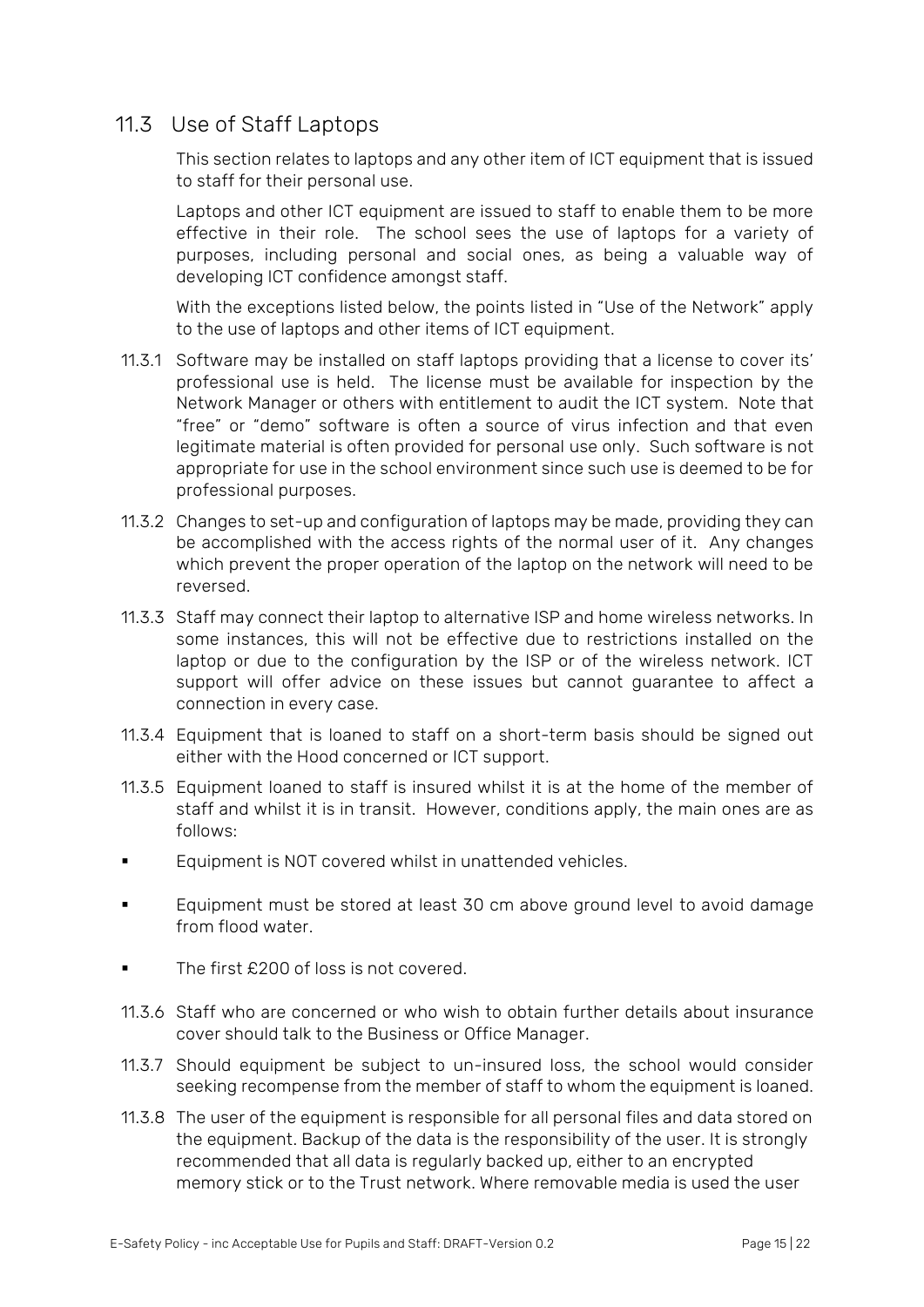must ensure that these media have not been used to download materials that are at risk of damaging the network. It is recommended that the IT Services team transfers files for users.

#### <span id="page-15-0"></span>**12. STANDARDS AND INSPECTION**

The Trust recognises the need to regularly review policies and procedures in order to ensure that its practices are effective and that the risks to pupils are minimised.

#### 12.1 Monitoring

- 12.1.1 Monitoring the safe use of new technologies includes both the personal use of the Internet and electronic mail and the monitoring of patterns and trends of use.
- 12.1.2 With regard to monitoring trends, within the Trust and individual use by staff and pupils, the Trust will audit the use of the Internet and electronic mail to ensure compliance with this policy. The monitoring practices of the Trust are influenced by a range of national and Local Authority guidance documents and will include the monitoring of content and resources.
- 12.1.3 We will also monitor the use of mobile technologies by pupils, particularly where these technologies may be used to cause harm to others, e.g., bullying (see antibullying policy for further information). We will also ensure that staff understand the need to monitor our pupils, and where necessary, support individual pupils where they have been deliberately or inadvertently subjected to harm.

## 12.2 Sanctions

- 12.2.1 We will support pupils and staff as necessary in the event of a policy breach.
- 12.2.2 Where there is inappropriate or illegal use of new technologies, the following sanctions will be applied:

**• Child / Young Person**

- The child/young person will be disciplined according to the behaviour policy of the school.

- Serious breaches may lead to the incident being reported to the Police or other regulatory bodies, for instance, illegal Internet use or child protection concerns.

**• Adult (Staff and Volunteers)**

- The adult may be subject to the disciplinary process, if it is deemed he/she has breached the policy

- Serious breaches may lead to the incident being reported to the Police or other regulatory bodies, for example, illegal Internet use or child protection concerns.

#### 12.2.3 If inappropriate material is accessed, users are required to immediately report this to the Headteacher or CEO so this can be considered for monitoring purposes.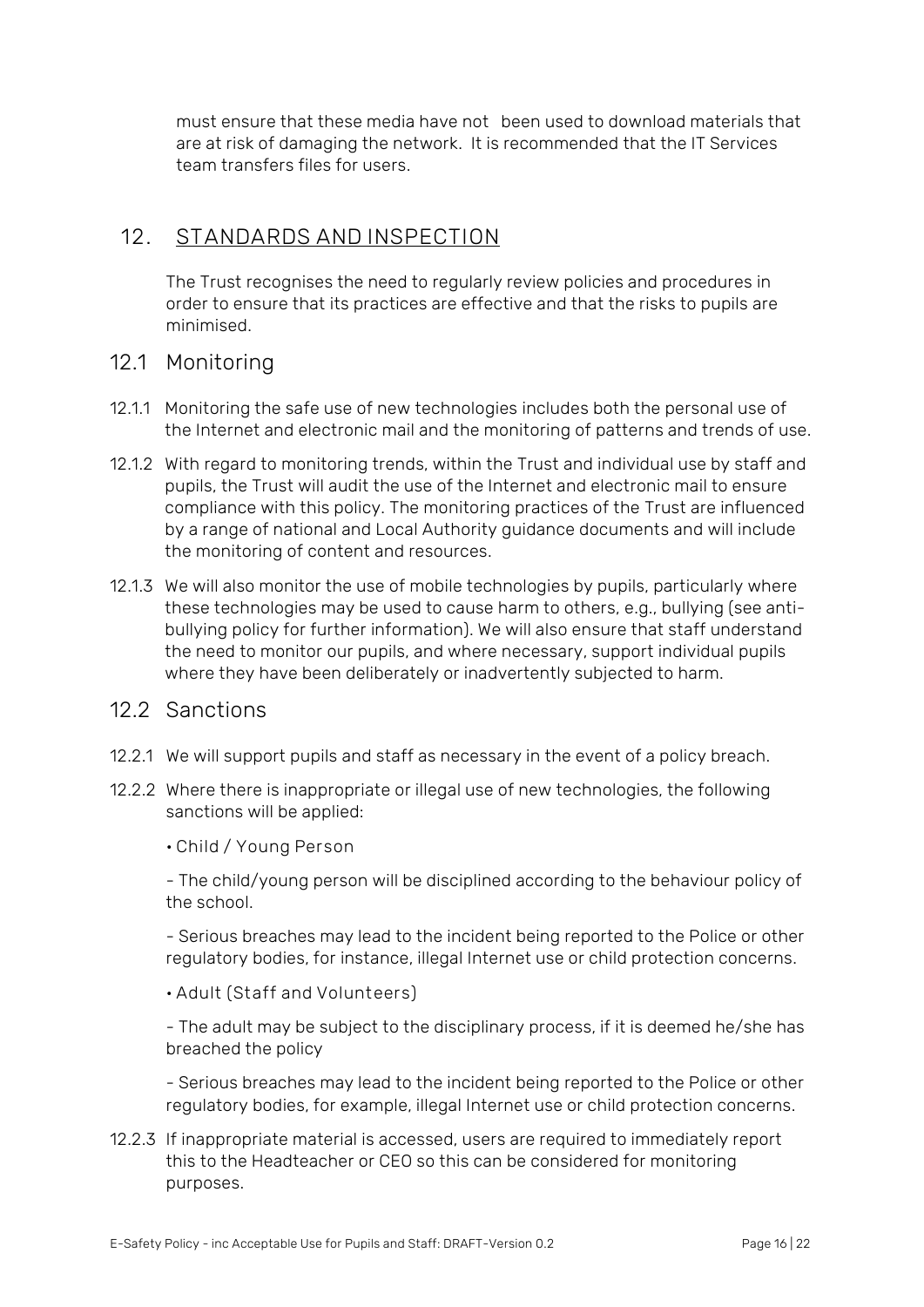## <span id="page-16-0"></span>**13. REPORTING ABUSE**

- 13.1.1 There will be occasions when either a pupil or an adult within the Trust receives an abusive email or accidentally accesses a website that contains abusive material. When such a situation occurs, the expectation of the Trust is that the pupil or adult should report the incident immediately.
- 13.1.2 The Trust also recognises that there will be occasions where pupils will be the victims of inappropriate behaviour that could lead to possible or actual significant harm, in such circumstances current safeguarding procedures should be followed. The response of the Trust will be to take the reporting of such incidents seriously and where judged necessary, the Designated Senior Person for Child Protection within the School will refer details of an incident to Children's Social Care or the Police.

The Trust, as part of its safeguarding duty and responsibilities will assist and provide information and advice in support of child protection enquiries and criminal investigations.

#### <span id="page-16-1"></span>**14. WORKING IN PARTNERSHIP WITH PARENTS AND CARERS**

- 14.1 We are committed to working in partnership with parents and carers and understand the key role they play in maintaining the safety of their children, through promoting Internet safety at home and elsewhere.
- 14.2 We also appreciate that there may be some parents who are concerned about the use of the new technologies in their school. In such circumstances staff will meet with parents and carers to discuss their concerns and agree upon a strategy that will allow their child to fully access the curriculum, whilst remaining safe.

#### <span id="page-16-2"></span>**15. GUIDANCE ON COPYRIGHT**

**Guidance on Copyright for state-funded Primary and Secondary Schools.** 

Introduction

The Department for Education (DfE) buys copyright licences for all state-funded primary and secondary schools in England – covering schools for almost all their copyright requirements.

Purchasing these licences directly means that DfE can save schools money and the administrative time involved in applying for many different licences.

The licences mean you can copy, re-use and share content from a wide range of sources within your school for non-commercial, educational purposes.

The school leadership (head and chair of governors) needs to make sure that:

- all intended activities are covered adequately by the licences
- all staff follow the terms and conditions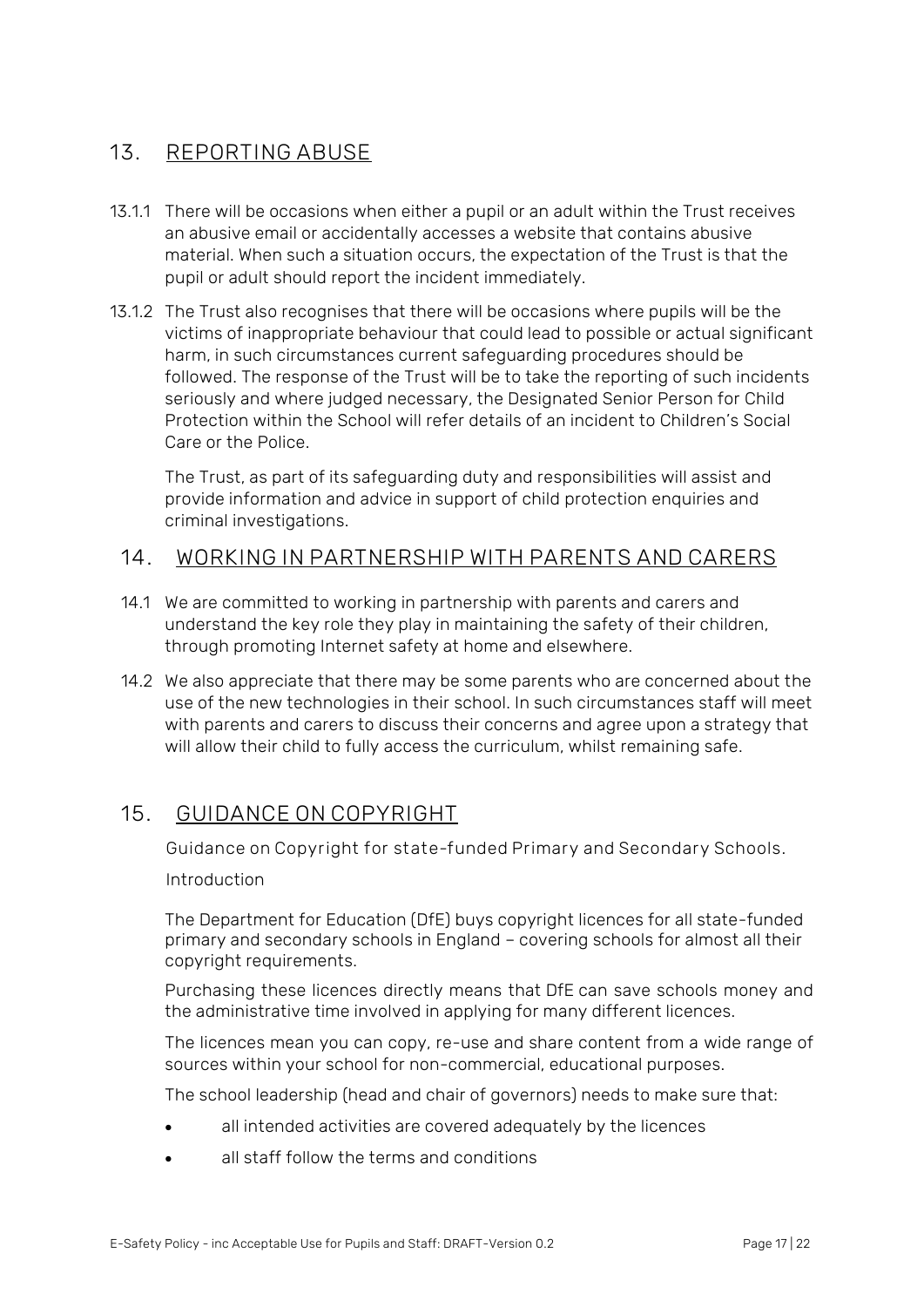For more information on what content you can use, and how to gain other permissions, contact the relevant organisation from the following list.

The copyright licences cover a range of content from printed materials to radio and TV broadcasts:

- [Copyright](https://www.cla.co.uk/cla-schools-licence) Licensing Agency, for copying text and still images from most books, journals and magazines plus a range of digital publications
- Printed Music [Licencing](https://www.printmusiclicensing.co.uk/for-schools/) Ltd provides the Schools Printed Music Licence which allows a copy or arrangement to be made of sheet music from printed music publications. The licence is administered by the Centre for [Education](https://cefm.co.uk/) and Finance [Management](https://cefm.co.uk/) (CEFM).
- NLA Media [Access,](http://www.newspapersforschools.co.uk/) for copying from newspapers and magazines. The Copyright Licensing Agency administers this licence and has information on copying from print and digital [newspapers](https://www.cla.co.uk/nla-schools-licence)
- [Educational](http://www.era.org.uk/) Recording Agency, for recording and use of radio and television programmes and clips, including catch-up services like BBC iPlayer, for educational use. The Centre for Education & Finance Management administers this licence and operates a helpdesk for schools providing [information](https://cefm.co.uk/licensing/era_schools/) about the [licence](https://cefm.co.uk/licensing/era_schools/)
- [Performing](http://www.prsformusic.com/) Right Society Ltd, for musical performances. The Centre for Education and Finance Management administers this [licence](https://cefm.co.uk/licensing/school/)
- [Phonographic](http://www.ppluk.com/) Performance Ltd, for playing recorded music. The Centre for Education and Finance Management administers this [licence](https://cefm.co.uk/licensing/pplschools/)
- The [Mechanical](http://www.prsformusic.com/) Copyright Protection Society, for making CDs and DVDs containing copyright music. The Centre for Education and Finance Management administers this [licence](https://cefm.co.uk/licensing/mcps/)
- [Filmbankmedia](https://www.filmbankmedia.com/licences/pvsl/education-sector/special-notices-english-schools/) and Motion Picture [Licensing](http://www.themplc.co.uk/) Company for showing films
- Christian Copyright Licensing [International](http://uk.ccli.com/) for copying and projecting hymns and other Christian music

If you require a copy of any of these licences, or further information about them, you should contact the relevant copyright management organisation (or, where applicable, its agent) listed above.

The DfE encourages schools to make the best use of these licences. For example, the [Educational](http://era.org.uk/) Recording Agency offers links to broadcast resources and provides a collection of case studies showing how teachers use television and radio effectively in their lessons.

The Mechanical Copyright Protection Society licence allows schools to make recordings of student performances and sell copies to generate income.

The licences don't cover:

- images on websites, unless the website is covered by the CLA or NLA Media Access – you can check using CLA's Check [Permissions](https://www.cla.co.uk/cla-schools-licence) tool
- content accessed directly from YouTube
- some extra-curricular activities, for example showing films to a paying audience; please contact the relevant organisation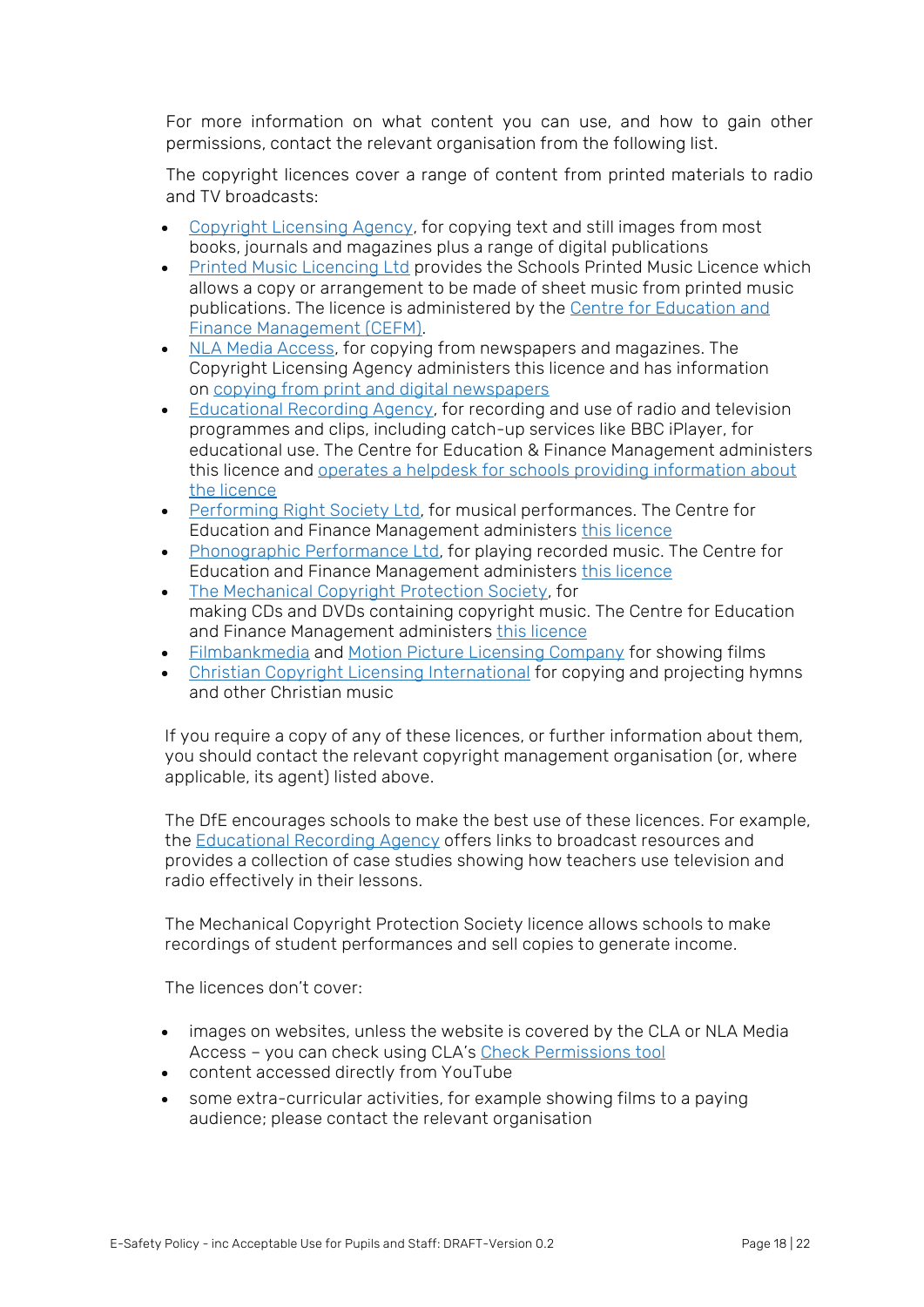The CLA's Check [Permissions](https://www.cla.co.uk/cla-schools-licence) tool enables you to check whether you can copy from a particular publication under the terms of the CLA and NLA Media Access licences. (Remember that images copied under these licences are covered for internal distribution within the school, but not for sharing on a public facing website.) It also helps you to check whether you can copy from a particular publication under the terms of the Schools Printed Music Licence.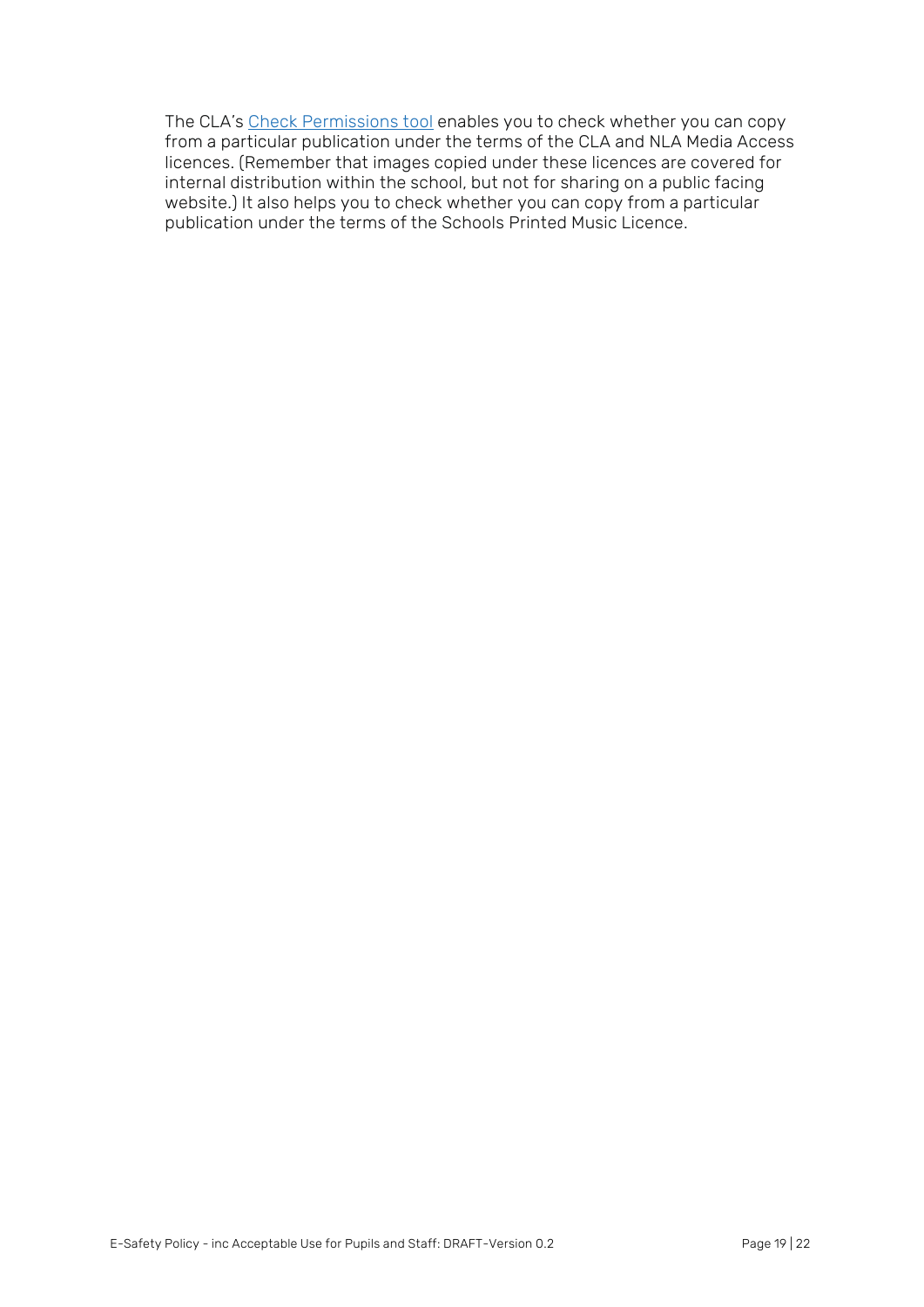## <span id="page-19-0"></span>**APPENDIX A: E-SAFETY AUDIT – TO BE UNDERTAKEN BY ALL SCHOOLS**

This quick self-audit will help the senior management team assess whether the e-safety basics are in place.

| Does the school/Trust have an e-safety policy that complies with<br>CYPD guidance?                                                                     |  |
|--------------------------------------------------------------------------------------------------------------------------------------------------------|--|
| Date of latest update:                                                                                                                                 |  |
| The Policy was agreed by Trustees on:                                                                                                                  |  |
| The Policy is available for staff at:                                                                                                                  |  |
| The policy is available for pupils at:                                                                                                                 |  |
| The designated Child Protection Officer is:                                                                                                            |  |
| The e-safety co-ordinator is:                                                                                                                          |  |
| Has e-safety training been provided for both pupils and staff?                                                                                         |  |
| Is the Think U Know training being considered?                                                                                                         |  |
| Do all staff sign an ICT Code of Conduct on appointment?                                                                                               |  |
| Do parents sign and return an agreement that their child will comply<br>with the School's e-safety rules?                                              |  |
| Have school e-safety rules been set for pupils?                                                                                                        |  |
| Are these rules displayed in all rooms with computers?                                                                                                 |  |
| Internet access is provided by an approved educational internet<br>service provider and complies with DCSF requirements for safe and<br>secure access. |  |
| Has the school filtering policy been approved by the senior<br>management team?                                                                        |  |
| Is personal data collected, stored and used according to the principles<br>of the Data Protection Act?                                                 |  |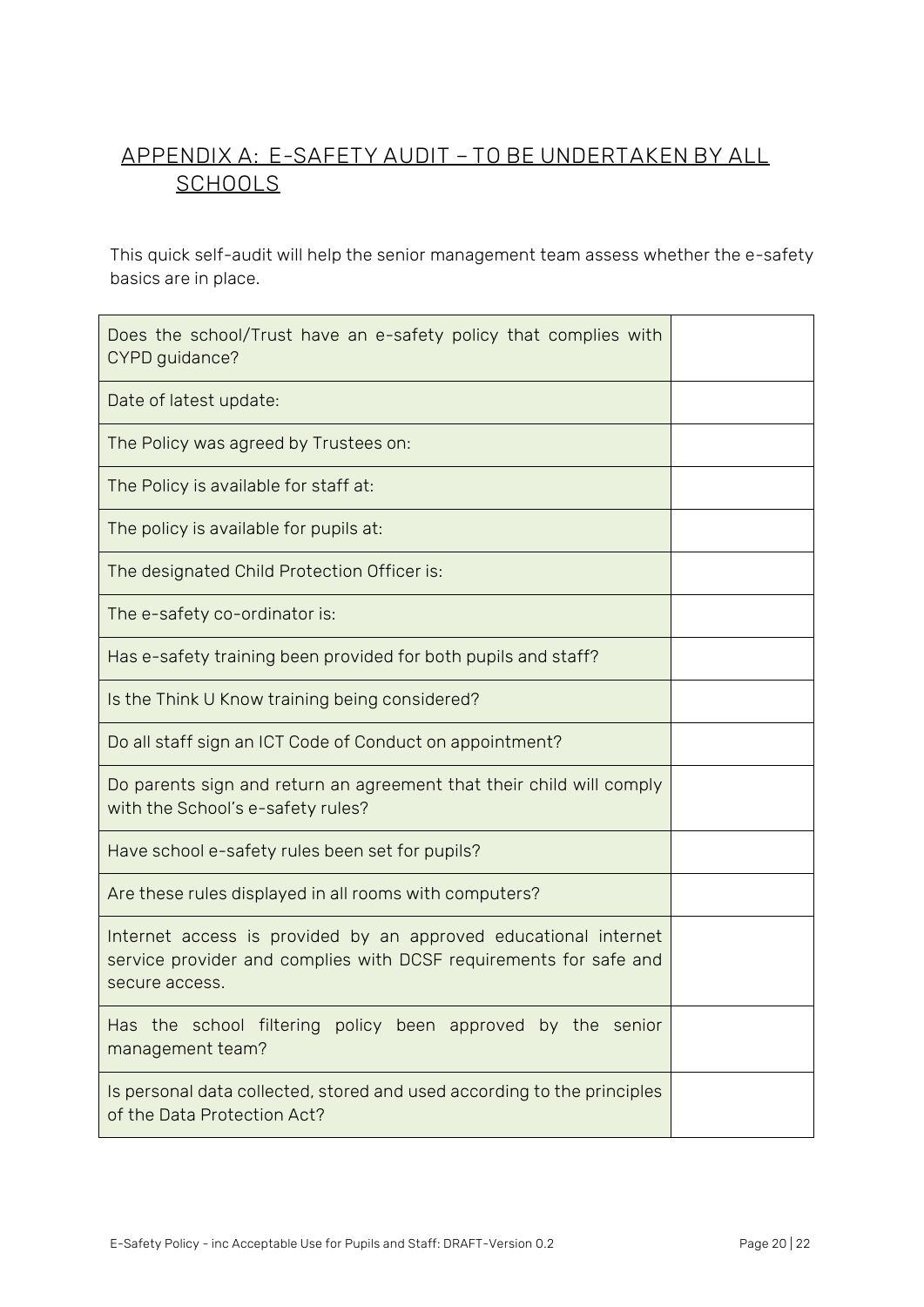## <span id="page-20-0"></span>**APPENDIX B: FLOWCHART FOR RESPONDING TO E-SAFETY INCIDENTS IN SCHOOLS**